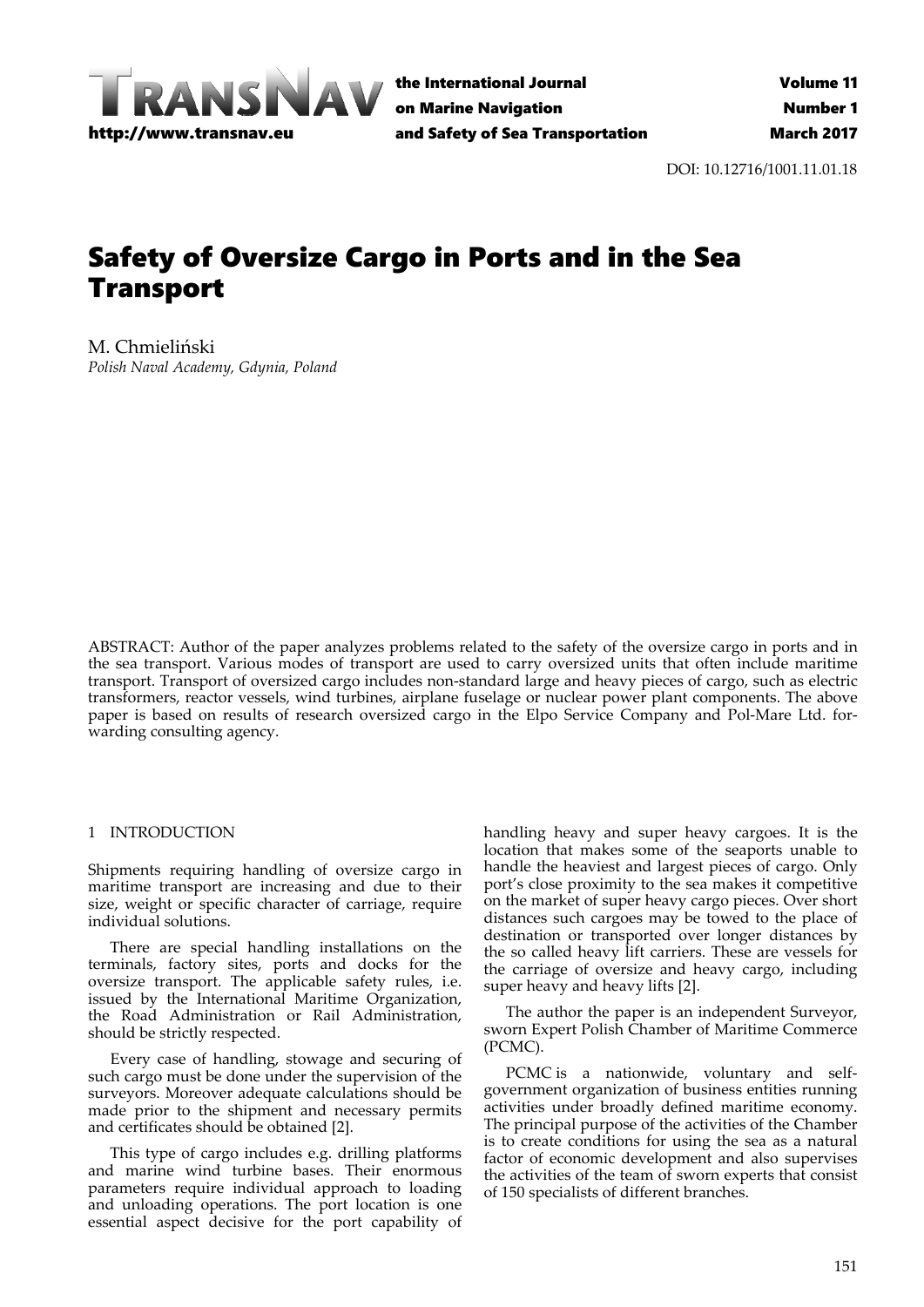## 2 DEFINITIONS OF OVERSIZE CARGO

The explanation of the definition of the oversize cargo is a key and realtes not only maritime transport, but to all modes of transport. There is not precise, and the only unique definition of the oversize cargo.

In rail transport oversize cargo exceeds standard loading gauge or exceeds permissible axle load of the railway. Such a situation is called extraordinary delivery, which means, such transport can cause difficulties in rail transport and it is necessary to take special technical and/or operating actions. In inland shipping oversize cargo is cargo, that overcomes the vessel's length or/and width or which overcomes the standard air draft of the vessel (vertical clearness of bridges, gates etc.).

Below are oversize cargo definitions in the different modes of transport: road, rail, inland shipping, sea and air transport.

The parameters of cargo differ from each other, which effects in the multiplicity of means of transport engaged in the oversize transport. Sometimes even specially designed to transport a particular type of oversize cargo (Fig. 1).



Figure 1. Elpo Service Company specializes in transportation of oversized cargo, weighing over 370 tons of submarine type Kobben. Source: Elpo Service Company

In road transport oversize cargo exceeds maximal permitted parameters of standard road vehicle or exceeds permissible axle load of the vehicle. In consequence, there are oversize vehicles instead of oversize cargoes (Fig. 2).



Figure 2. Pol‐Mare Ltd. specializes in transportation of oversized cargo. Source: Pol‐Mare Ltd.

It could be said, that in all cases "oversize" determinants are:

- 1 cargo dimensions,
- 2 cargo weight (Fig. 3),
- 3 available cargo space on the vehicle,
- 4 permissible pressure and stress on the loading surface,
- 5 permissible stress on surface of road/rails.



Figure 3. Pol‐Mare Ltd. specializes in transportation of oversized cargo - shunt reactor and floating crane "Maja". Source: Pol‐Mare Ltd.

In the sea transport the oversize cargo is defined as: break bulk or general cargo unit, which overcome the parameters of standard cargo units. It means, it weights hundreds or even thousands of tons and its dimensions is counted in tens or even hundreds of meters. In intermodal transport, oversize cargo is the cargo, that exceeds the average permissible parameters of means of transport in terms of size, shape, or/and permissible pressure and stress on the loading surface of minimum one mean of transport.

Oversize cargo, also referred to as non‐standard or over standard, is cargo whose transfer requires the use of special means of transport and lifting facilities with a capacity adequate for cargo weight [3].

Taking into account the dimensions, weight and shape of oversize cargo, we can divide it as follows [5]:

- 1 ordinary oversize cargo all kinds of steel structures, small size industrial machines and equipment, working machines, small tanks and many others. If their weight does not exceed 25 tons, and their dimensions slightly exceed standard parameters allowed in road transport, i.e. length of 15‐16 m, width of 3.5‐4.0 m and height of 3.0‐3.5 m. This type of cargo can be carried by normal road vehicles, that is a truck tractor with a semi-trailer, uncovered, equipped with proper marking equipment and securing's;
- 2 long pieces mainly include structural components for civil engineering projects, e.g. spans, pillars, gantry crane or wind turbine elements; other type comprises reactors and columns for the chemical and refinery industries; their length may reach 40, even 60 meters, while the other parameters do not exceed standard sizes (Fig. 4 and Fig. 5).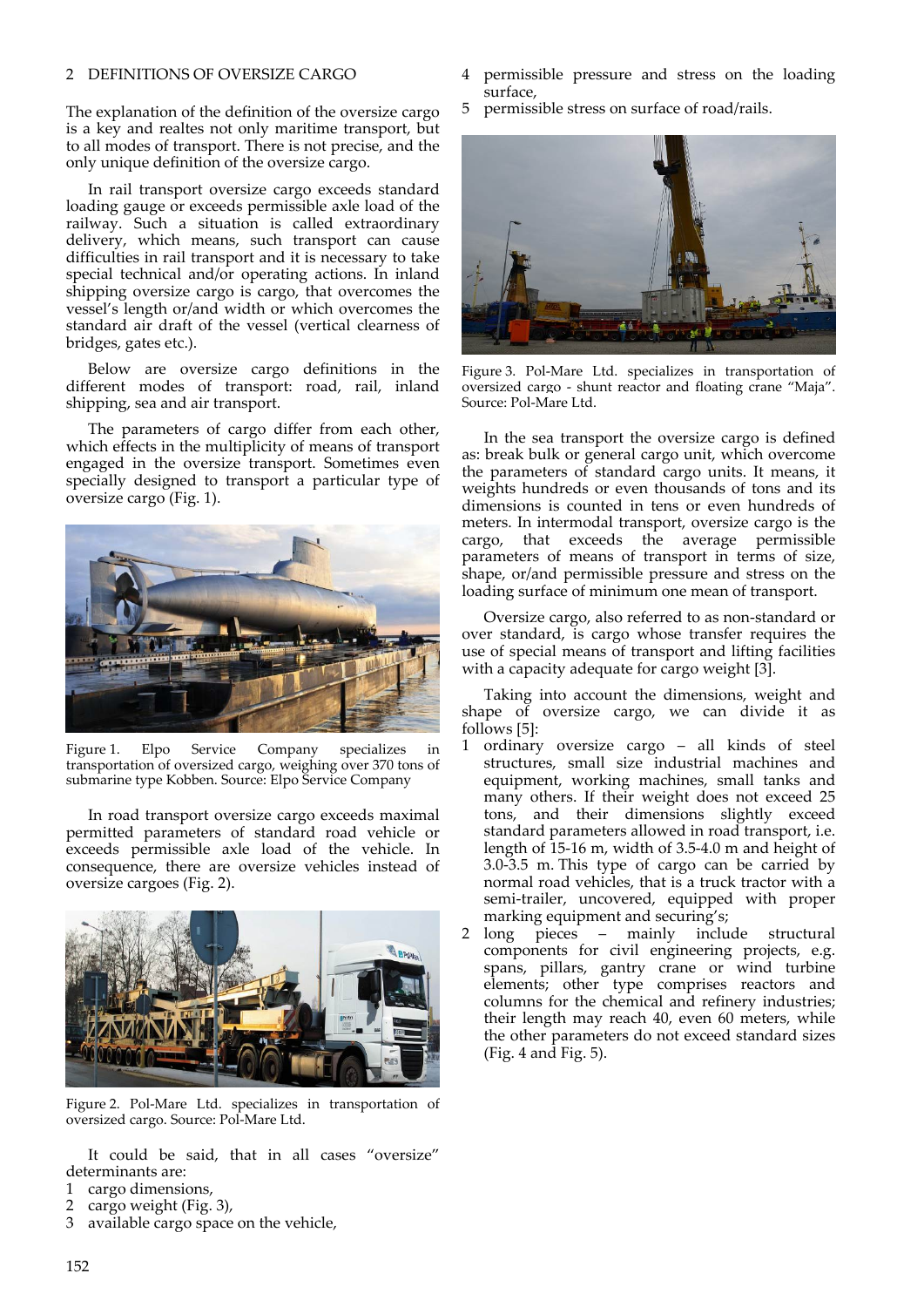

Figure 4. Pol‐Mare Ltd. specializes in transportation of oversized cargo ‐ turbine elements. Source: Pol‐Mare Ltd.



Figure 5. Pol‐Mare Ltd. specializes in transportation of oversized cargo ‐ turbine elements. Source: Pol‐Mare Ltd.

1 special oversize cargo – this includes, among others, large elements of combustion chambers for power stations, machine components for open pit mining, steel structures, tanks for food industry and breweries. With their large dimensions, these cargo pieces often happen to have relatively small weight.

Therefore, there is no adverse effect on the road surface, but there are restrictions due to the cargo parameters. Some pieces of cargo may be 5 m long, 7 m wide and 6‐7 m high;

- 2 heavy compact lifts machines such as transformers, generators and turbines. Their characteristic feature is a large weight relative to volume. The same refers to industrial presses or marine engine crankshafts. Some of these may weigh 200 tons up to even 300 tons. They can be transported by land, where multi‐axle semi‐trailers are needed for the carriage;
- 3 heavy lifts these include machines and equipment for civil engineering, boilers, various types of tanks, housings for power plant machines, ship parts (hull sections, superstructures, hatch covers, etc.);
- 4 rail wagons, tram cars, complete technological lines for metallurgical, automobile, chemical or power engineering industries. The weight of such pieces generally ranges from 70 to 100 tons;
- 5 spacious cargoes these include various types of structures, bridge spans, drilling rigs, cranes (fixed and mobile), large diameter pipes, port gantry cranes etc. These pieces of cargo may weigh, say, 900 tons and have a height of 40 meters. Such objects cannot be carried by road; the only way is by sea, sometimes by river.

## 3 OVERSIZE CARGO IN MARITIME TRANSPORT

Oversize heavy and super heavy cargoes in global maritime transport is on the rise. Handling of these untypical pieces of cargo requires proper port infrastructure, as well as skillful personnel that participates in cargo operations. Besides, particular need arises to assure safety of navigation for vessels carrying such pieces, especially in restricted waters [2]. At present, heavy lifts are handled in ports that have relevant experience and appropriate equipment. Super heavy and heavy cargo pieces belong to the group of oversize and heavy cargoes, i.e. cargoes whose dimensions and/or weight exceed standard freight parameters, which calls for specialized vessels and specific cargo‐handling methods.

Description of oversize cargo often described as "heavy lifts", are those measured from tens to hundreds of meters and weight hundreds or even thousands of tons. Some of extra‐large oversize units are being transported on special, unique ships, built on purpose. The example of such is the Semi‐ Submersible ship (SEMI).The floating oversize cargo (on barge or by itself) is positioned on deck which is flooded and submerged underwater. When the ballast is pumped out, the deck comes up and oversize cargo remains on dry deck (Fig. 6). The oversize cargo could be loaded by heavy crane (floating or shore) with load capacity from 100 to 2000 tons and over. In every case, during loading and the sea passage, it should be taken into account following safety factors:

- 1 distribution of the weight of the cargo,
- 2 centre of gravity and centre of inertia of weight,<br>3 transverse moments.
- $\frac{3}{4}$  transverse moments,<br>4 torsion and vibration
- 4 torsion and vibration,<br>5 stability of the loaded
- stability of the loaded ship.



Figure 6. Pol‐Mare Ltd. specializes in transportation of oversized cargo ‐ shunt reactor. Source: Pol‐Mare Ltd.

Legal basis for oversize transport in Poland in the sea transport is The Polish Maritime Code issued on 18 of September 2001. There is not any particular law regarding oversize cargoes, therefore carrying such type of cargo, apart from the ship's Loading and Stability Instructions, one must follow the standards of Safe Practice for cargo Stowage and Securing, and other safety procedures enforced by the IMO Conventions. The institution of Maritime Code, however in different forms, is enforced in all Maritime Countries [9]. The following International Regulations shall be obeyed when carrying the oversize cargoes: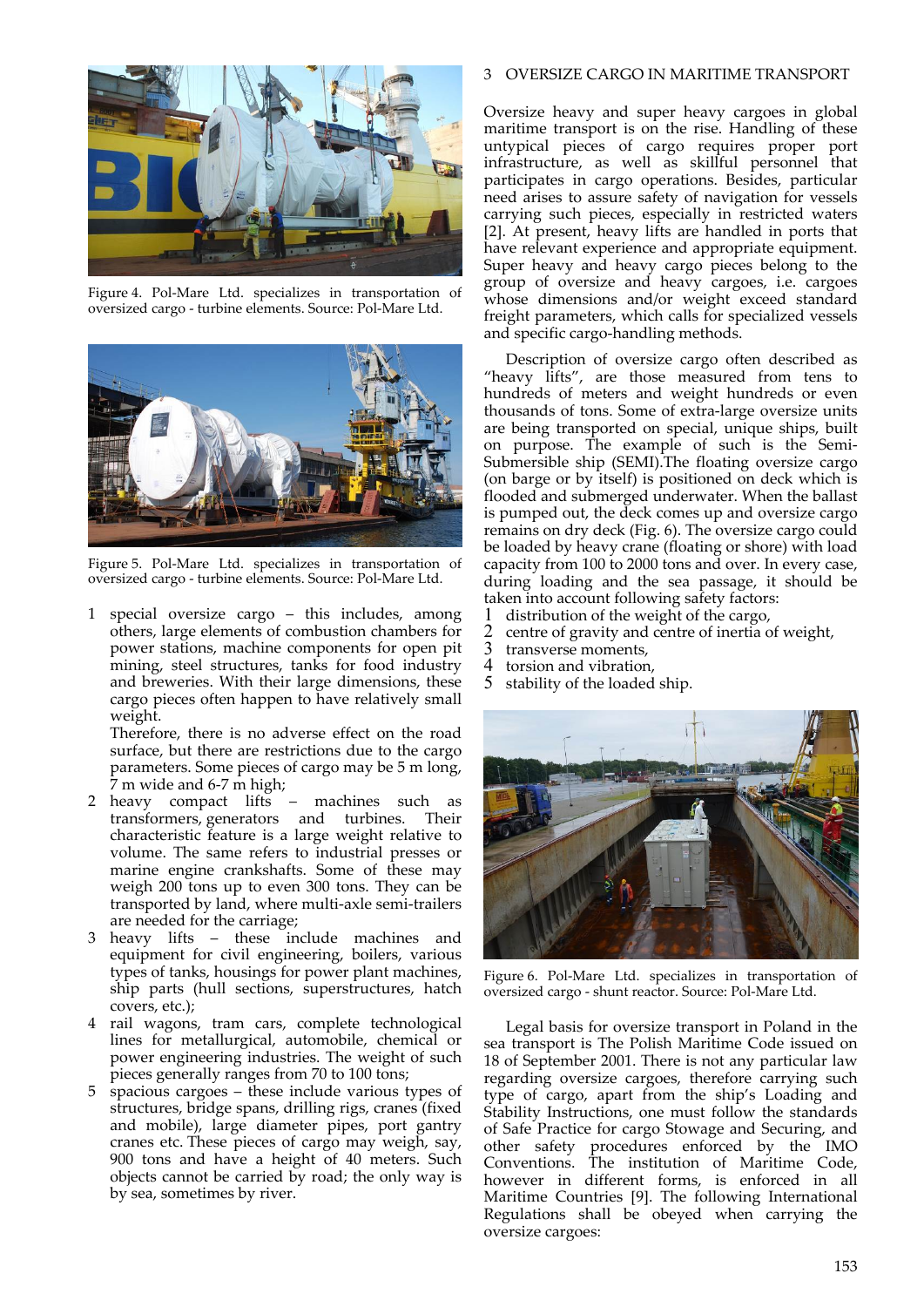- International Convention for the Safety of Life at Sea (SOLAS), 1974;
- International Convention on Load Lines, 1966
- International Convention for Safe Containers, 1972  $(CSC)$ :
- International Regulations for Preventing Collisions at Sea, 1972 (COLREGs);
- Code of safe practice to cargo stowage and securing (CSS IMO Code);
- Regulation of the local Maritime Administrations [10]. Regarding the oversize transport, the local law imposes on the Administration the duty to monitor and supervise the movement of such cargoes.

In practice it is limited to one time permit given to the water crafts carrying oversize cargoes, for entering the port and to navigate on the waters under jurisdiction of the said administration (Fig. 7).



Figure 7. ELPO Service Company specializes in transportation of oversized cargo. Source: ELPO Service Company

It applies however to all ships deferring from the standard parameters for draft, dimensions and maneuverability. Due to the variability of the oversize cargoes, apart from General Regulations originated from the Port Regulations, the regulations referring the oversize cargoes alone are not defined, and the permit for movement is given for one passage only. It should be emphasized that in every case the additional tugboat assistance should be given and frequently, second pilot. The terms of the additional insurance coverage for the carrier will be produced. In case of the Polish ports such Port Regulations origin from the Directives, Announcements and Orders of the Director of the Maritime Office

Transport of the oversize cargoes by the sea vessels, i.e. sea barges or ships, demands the specialized port infrastructure. This is the main factor defining the port's capability to perform the oversize cargo handling operations. In Poland that kind of services could be provided in Port of Szczecin‐ Świnoujście, Port of Gdańsk and Port of Gdynia. All ports are easily accessible by the road and rail and, additionally, Port of Szczecin‐Świnoujście is a river port.

In Szczecin, the oversize cargo is handled either by mobile crane "Gottwald" of 100 tons load or by floating crane of 200 tons load. Due to that, oversize cargoes could be handled at almost every quay, but most often such a cargo is handled at the Terminal or at the Duty Free Zone. In Port of Gdańsk oversize cargoes are handled at the Port Free Zone by mobile Crane of 100 tons load.

The other port operator owns floating crane of 63<br>s load. Additionally, Gdansk Shipyard tons load. Additionally, "Remontowa" owns floating crane of 200 tons load, and Polish Ship Salvage Company owns the biggest floating crane "Maja" of 300 tons capacity (Fig. 8).



Figure 8. Polish Ship Salvage Company owns the biggest floating crane "Maja". Source: Pol‐Mare Ltd.

## 3.1 *Pol‐Mare Ltd. in transportation of oversized cargo*

Pol‐Mare Ltd. forwarding consulting agency specializes in comprehensive handling of oversized cargo and has been active on the forwarding market since 2001 [6]. Pol-Mare Ltd. specialize in handling of transport strategic importance cargo, military and hazardous ones of all classes, and in transportation of oversized cargo (Fig. 9).

Pol‐Mare Ltd. provides comprehensive services of oversized and heavy cargoes transportation – equipment, structures, heavy machinery, etc. – wherever they might be located.



Figure 9. Pol‐Mare Ltd. specializes in transportation of oversized cargo ‐ military equipment. Source: Pol‐Mare Ltd.

Transportation of oversized cargo is a task, where one is looking not only for a reliable service, but also for the one that has specialized knowledge and long‐ term expertise.

This service requires special equipment, thorough advance planning and agreements, permits and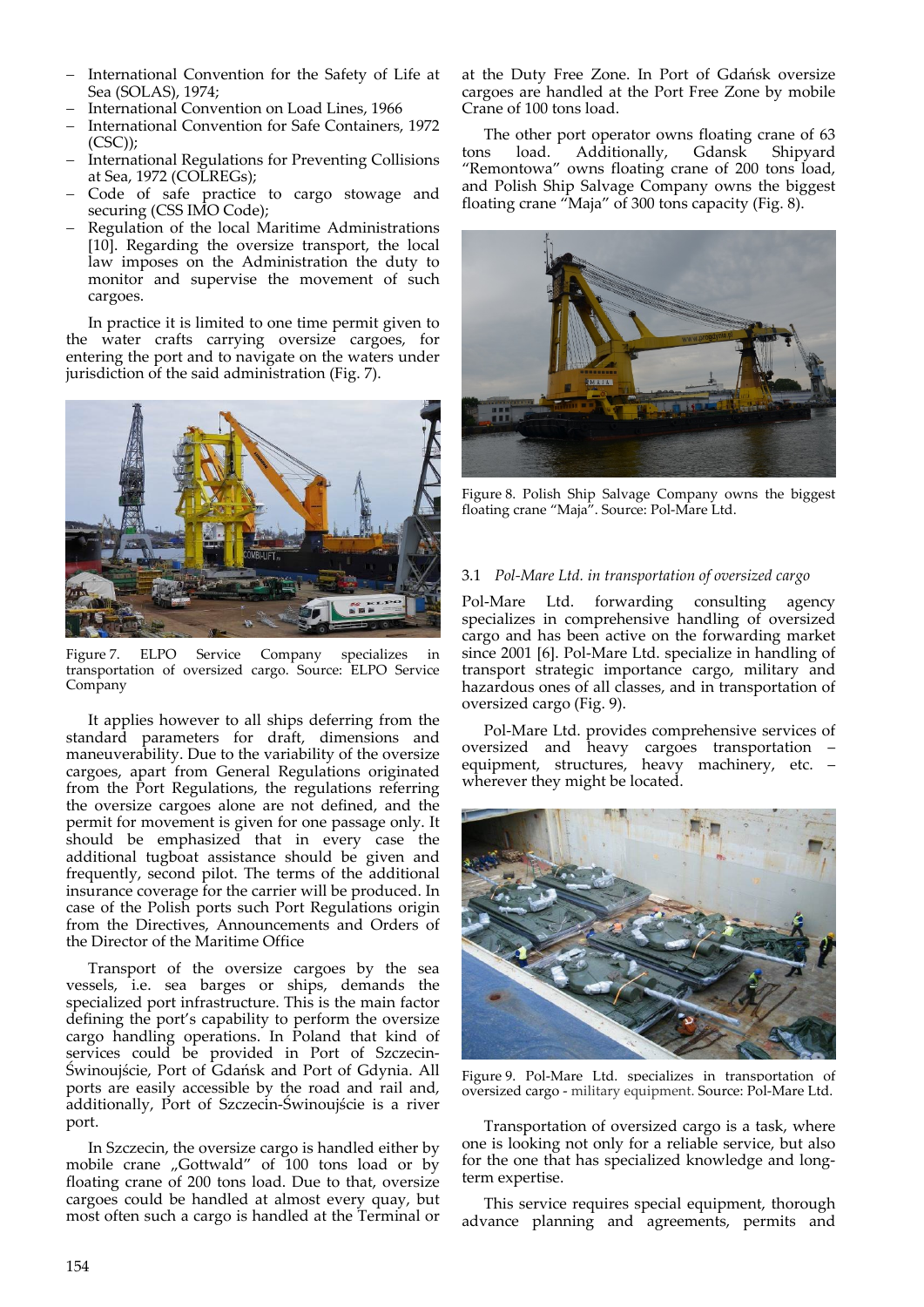specially trained stuff. With the optimal combination of the most appropriate transportation modes freight is delivered quickly and safely even on the most complex routes.

Pol‐Mare Ltd. arranges transport for shipments, both domestic and foreign in: hinterland and sea.

During the whole forwarding process Pol‐Mare Ltd. ensures a comprehensive superintendence of loading the cargo, its fixing, and assistance during the transportation itself [5]. Pol‐Mare Ltd. collaborate exclusively with the best sub-contractors who were checked in respect of reliability and quality of services rendered by them, and in particular, in respect of safety of the cargo entrusted to for transportation. Confirmation of care Pol-Mare Ltd. takes of the highest standards is status of the Authorized Economic Operator (AEO) [2].

Basing on knowledge and experience Pol‐Mare Ltd. offers an optimal selection of means of transportation, complete superintendence of loading, fixing, and realization of the carriage.



Figure 10. Pol‐Mare Ltd. specializes in transportation of oversized cargo ‐ shunt reactor. Source: Pol‐Mare Ltd.

Pol‐Mare Ltd. organizes in cooperation with the Elpo Service Company moving heavy cargo from the means of transport to the reach of reloading devices (and the other way round) with the hydraulic slide method (Fig. 10).

Pol‐Mare Ltd. realizes carriages using road, railway, inland and sea means of transportation, including charters of vessels. In order to ensure safety of the cargo, Pol‐Mare Ltd. makes use of the highest quality equipment and latest technologies for loading and fixing of cargo, what is the guarantee of high quality of services rendered. As part of comprehensive services Pol‐Mare Ltd. organizes transport of, among other things, such cargoes as oversized steel structures, hulls of vessels, heavy machinery and motor vehicles, equipment for heavy, mining and power industries (boilers, reactors, turbines, transformers, gear transmissions, parts of wind towers, etc.). In sea transport of oversized cargo Pol‐Mare Ltd. renders comprehensive in ports handling in the scope of: reloading, storage and fixing the load on vessels [4].

Experienced and well qualified staff Pol‐Mare Ltd. shall ensure professional realizations of services tailored to the individual needs.

Pol‐Mare Ltd. also render complete ship agency services. In order to ensure high standards of handling strategic and military cargoes, has implemented in Pol-Mare Ltd. the quality management system integrated with the Internal Control System certified by the Polish Centre for Testing and Certification (PCBC SA) and by Quality Certification Centre of the Military University of Technology (the AQAP Certificate).

Pol‐Mare Ltd. is a founder member of the Polish International Freight Forwarders Association (PIFFA). PIFFA is a voluntary self‐governing organization associating the entrepreneurs who run economic activity in the scope of services in international and national freight forwarding, logistics, transport, customs agencies as well as other services related with the goods turnover. The Association acts within the territory of the Republic of Poland.

## 3.2 *Elpo Service Company in seaports*

Elpo Service Company has been active on the market since 1991 and specializes in solving technical problems related to heavy objects transshipment using hydraulic systems. Elpo provides its services in seaports, railway discharges, halls and on rail or road bridges.

Moving bulky loads in ports is a very narrow specialization, and technologies used in Poland does not stand out from the global level. The biggest challenges in this field take on Elpo Service Company (Fig. 11).



Figure 11. Elpo Service Company specializes in transportation of oversized cargo. Source: Elpo Service Company

The company is equipped with hydraulic kits and different accessories that can be connected to any kind of moving, lifting, spreading and pushing system, which ensure the stability of performed services.

Hydraulic sliding system is built on the basis of hydraulic Wheelchair slide, connected to hydraulic lift cargo, and can be moved on the respective beams. This allows to implement projects in which the use of a rigid system is inadvisable or impossible; sliding movement is safer, faster, the system is also more portable, because there is no additional charge to raise it to put on the system rigid, and most importantly, ensures equal distribution of pressure on the load and the ground regardless of the inequality (Fig. 12).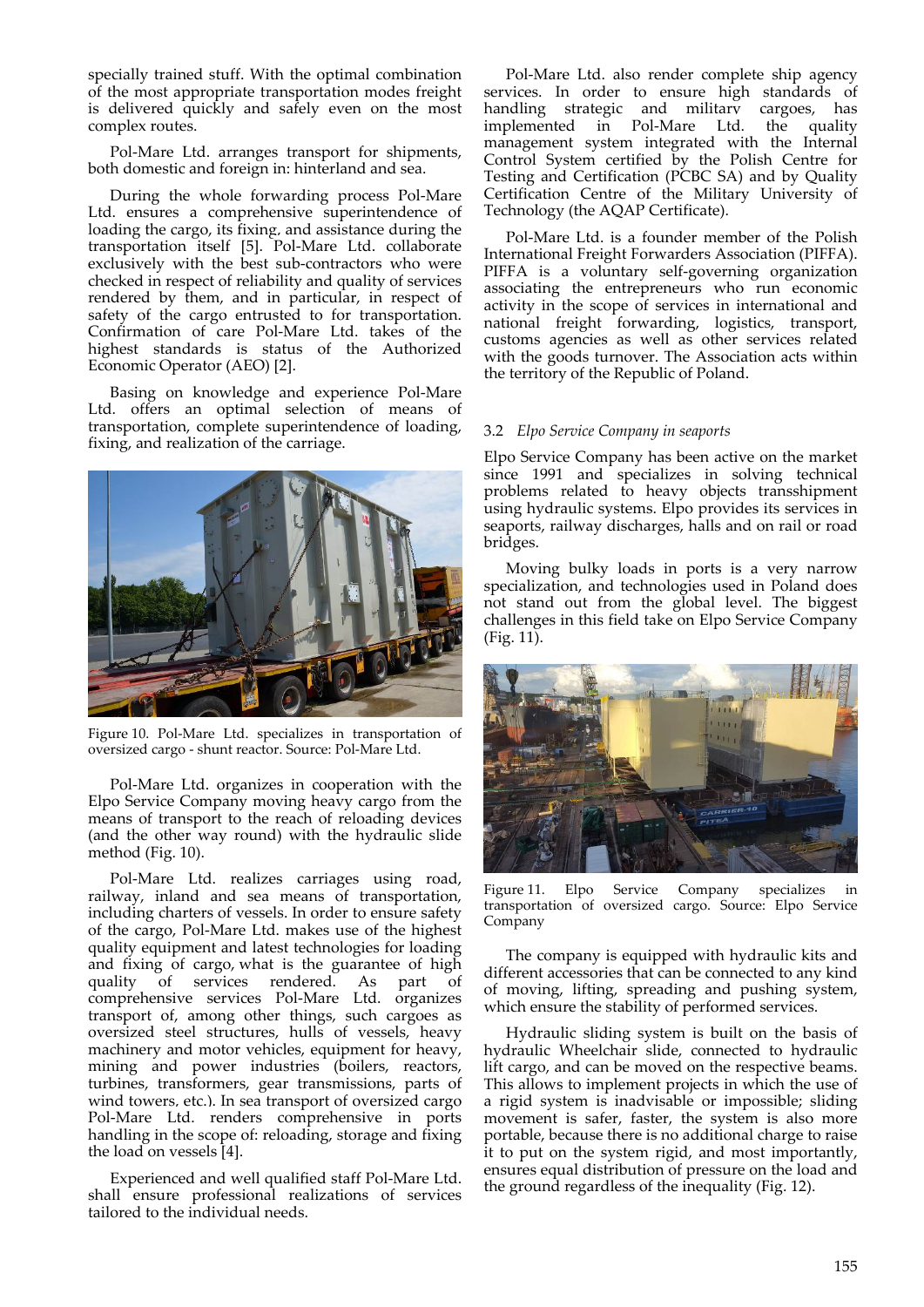

Figure 12. Elpo Service Company specializes transportation of oversized cargo ‐ shunt reactor. Source: Elpo Service Company

Elpo offers wide range of lifting & hydraulic services for different industries:

- hydraulic skidding systems for heavy items repositioning,
- hydraulic lifting & lowering system for large‐size items,
- machines repositioning,
- hydraulic lifting system for bridge spans,
- steel constructions, grips and beams strength testing,
- hydraulic & tens metric heavy objects weighting (Fig. 13),
- other services, which require using lifting appliances.

Each oversize cargo is a major logistics challenge for shipping companies that need to have the knowledge and means to achieve it. A separate specialization in connection with the resolution of problems related to the movement of heavy and bulky loads are in ports in discharges station, halls, bridges, viaducts road and rail.

In the case of Elpo highest load were towers IMECA 1 and 2 produced by Energomontaż Gdynia (their height reached more than 40 meters and weighed approx. 800 tons each), the longest element loaded on the pontoon was a bridge designed to connect two oil platforms, produced by the Gdynia VISTAL (length 120 m, weight 1,100 tons), and the heaviest load on the pontoon is weighing approx. 2,200 ton ship built also by VISTAL.

The traditional solution is the so called rigid systems, however, during loading by sliding pieces of heavy and bulky loads applied hydraulic sliding system built on the night HWS 280, which combines hydraulic systems. As a result, the company can implement projects where the use of rigid systems is inadvisable or impossible.



Figure 13. Elpo Service Company specializes in transportation of oversized cargo ‐ submarine type Kobben. Source: Polish Naval Academy.

The practice also shows that the movement of the hydraulic sliding system is secure and faster, and the system is more mobile because there is no need to raise additional charge to put it on the system rigid. It also provides a uniform distribution of pressure on the load and the ground regardless of the shape and inequality.

## 4 CONCLUSIONS

The transport of oversize cargoes has big impact to economic development in every country but it is still very differently organized in separate countries. This transportation of non‐standard cargo (oversize) creates non‐standard problems. Some of Extra Large oversize units are being transported on special, unique ships, built on purpose. In every case (during loading and the sea passage) we have to take into account such properties of the load as distribution of the mass of the cargo, centre of gravity and centre of inertia of mass, transverse moments, torsion or vibration and stability of the carrier included. These problems are different than in other kind of transport.

To summarize, transport of oversize and heavy cargo by sea are arranged in the following phases:

- Loading scheme layout and mounting aboard.
- Loading layout and stock securing scheme.
- Determination of oversize type and degree
- Verification and approval of loading and mounting scheme.
- Transport options and route coordination.
- Rolling stock and freight services reservation (large time reserve required for irregular transportations, and use of special purpose transporter stock).

Thus many international regulations have to followed when carrying the transport oversize cargoes. The biggest challenge when moving bulky loads in ports is undoubtedly logistics. The work must be done efficiently and safely, often also under the pressure of the deadline by which load should leave the wharf. On the other hand, physics has its laws and speed of bulky loads is low, installation and dismantling also requires time and occupies space.

The most frequent question within the transport processes is the question of safety. This question is very complex and includes a lot of detailed questions